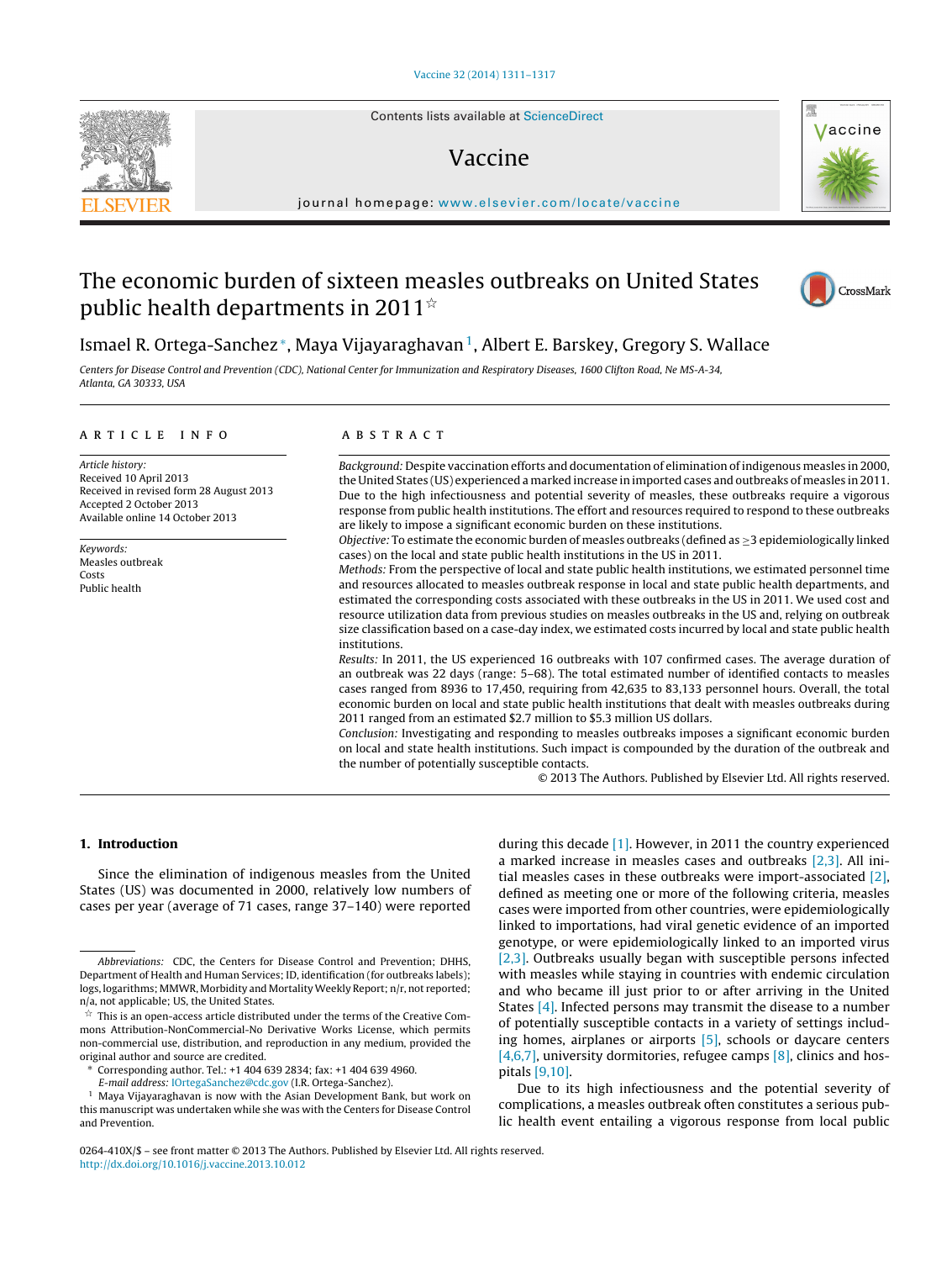<span id="page-1-0"></span>health departments and can involve multiple states and counties [2,11,12]. A typical response could involve a range of complex activities, i.e., confirmed cases are isolated, case contacts traced and their disease or vaccination history assessed, potentially susceptible individuals tested for immunity and, if required, vaccinated or quarantined  $[11-13]$ . As part of the response to the outbreak, public health departments may need to enhance disease surveillance, plan response efforts, coordinate response activities with healthcare providers, other public health officials, the Centers for Disease Control and Prevention (CDC), and also address public concerns and media attention [\[11–13\].](#page-5-0) As a result of the amount of effort and resources reallocated to the outbreak response, the economic toll on these public health departments could be significant [\[11–14\].](#page-5-0) In this study, we aim to estimate the economic burden of the sixteen measles outbreaks reported in 2011 on local and state public health departments in the US.

#### **2. Methods**

Using local and state public health perspectives, we estimated personnel time for public health departments and costs associated with responding to the measles outbreaks (defined as three or more epidemiologically linked cases) reported in the US in 2011. To do this, we computed average cost and resource utilization data (e.g., wages and salaries, number of personnel hours) from previous studies in the US that estimated the economic impact of measles outbreaks on state and local health departments [\[11–14\],](#page-5-0) and used these data to estimate the personnel time and costs attributable to the response to the measles outbreaks reported in 2011.

#### 2.1. Cost studies on measles outbreaks

From a review of the literature on the economic impact of measles outbreaks in the US [\[11–14\],](#page-5-0) we collated data on the reallocation of personnel and resources for the outbreak response (including investigation, contact tracking, screening, laboratory work, emergency response and surveillance) as well as associated costs incurred by local and state public health departments; specifically, we retrieved data on the number of cases reported in these outbreaks, the number of contacts (or exposures to measles

#### **Table 1**

Cases, contacts, personnel hours and costs associated with measles outbreaks.

cases) identified, the number of hours allocated by local and state responders, and the main activities performed during the outbreak investigations and response (Table 1). Particular attention was given to studies that reported number of personnel hours allocated to the response by local and/or state health department and associated personnel costs. Using these data, we estimated both the average number of personnel hours per contact and the average cost per contact. All costs were adjusted for inflation to 2011 US dollars using the Consumer Price Index [\[15\].](#page-5-0)

### 2.2. Measles outbreak data in 2011

Data on the number of confirmed measles cases reported in each outbreak and the duration of the outbreak were collected from local and state health department reports for 2011  $[2,8,16-20]$ . The duration of the outbreak was defined as the number of days from the first to the last rash onset date reported and assumed this interval was the minimum period during which an active public health response was in place. Additionally, data on the number of identified contacts for each outbreak were collected retrospectively from the affected local and state public health departments [\(Table](#page-2-0) 2). Despite efforts to standardized contacts data collection, sites resorted to either documentation, recall, or both definitions of contacts.

#### 2.3. Outbreak size classification and case-day index

Due to the limitations of collecting contact numbers retrospectively, we utilized an indirect approach to define outbreak size scenarios and estimated personnel hours and costs for these scenarios. Specifically, we relied on the number of confirmed measles cases and outbreak duration to build a case-day index (i.e., case-day index = number of cases times number of days) for each outbreak, and then classified the size of the outbreak using this index [\(Table](#page-2-0) 2 and [Fig.](#page-3-0) 1A). The rationale behind the case-day index approach is that the magnitude of a public health response to a measles outbreak is usually driven by the number of individuals that have been in direct contact with infective measles cases and by the time and effort it takes to respond these outbreaks. Therefore, the magnitude of an outbreak response tends to be increasingly compounded by the number of cases (and contacts), and by the duration of the outbreak ([Fig.](#page-3-0) 1A).

|                                  | Iowa and Michigan, 2004 [11] | Indiana, 2005 [12] | San Diego, California, 2008 [13] | Kentucky, 2010 [14] |
|----------------------------------|------------------------------|--------------------|----------------------------------|---------------------|
| Confirmed cases                  |                              | 34                 | 12                               |                     |
| Identified contacts              | $>1000$ <sup>e</sup>         | 500                | 376                              | 45                  |
| Personnel hours                  |                              |                    |                                  |                     |
| Local                            | 516                          | 429                | 1355                             | n/r <sup>a</sup>    |
| State                            | 1786                         | 1103               | 390                              | n/r                 |
| Total                            | 2302                         | 1532               | 1745                             | 387                 |
| Hours per contact                |                              |                    |                                  |                     |
| Local                            | 0.5                          | 0.9                | 3.6                              | n/a <sup>b</sup>    |
| State                            | 1.8                          | 2.2                | 1.0                              | n/a                 |
| Total                            | 2.3                          | 3.2                | 4.6                              | 8.6                 |
| Outbreak costs $(\frac{6}{9})^d$ |                              |                    |                                  |                     |
| Local                            | 44,558                       | 20,427             | 116,098                          | n/r                 |
| State                            | 137,121                      | 39,404             | 13,997                           | n/r                 |
| Total                            | 181,679                      | 59,831             | 130,095                          | 24,569c             |
| Cost per contact $(\$)$          |                              |                    |                                  |                     |
| Local                            | 45                           | 41                 | 309                              | n/a                 |
| State                            | 137                          | 79                 | 37                               | n/a                 |
| Total                            | 182                          | 120                | 346                              | 546 <sup>c</sup>    |

 $a$  n/r = not reported.

 $h$  n/a = not applicable.

<sup>c</sup> Includes some federal personnel expenses.

<sup>d</sup> All costs were adjusted to 2011 US dollars using the consumer price index.

<sup>e</sup> Estimates of hours per contact and cost per contact used 1000 as the number of contacts for this outbreak.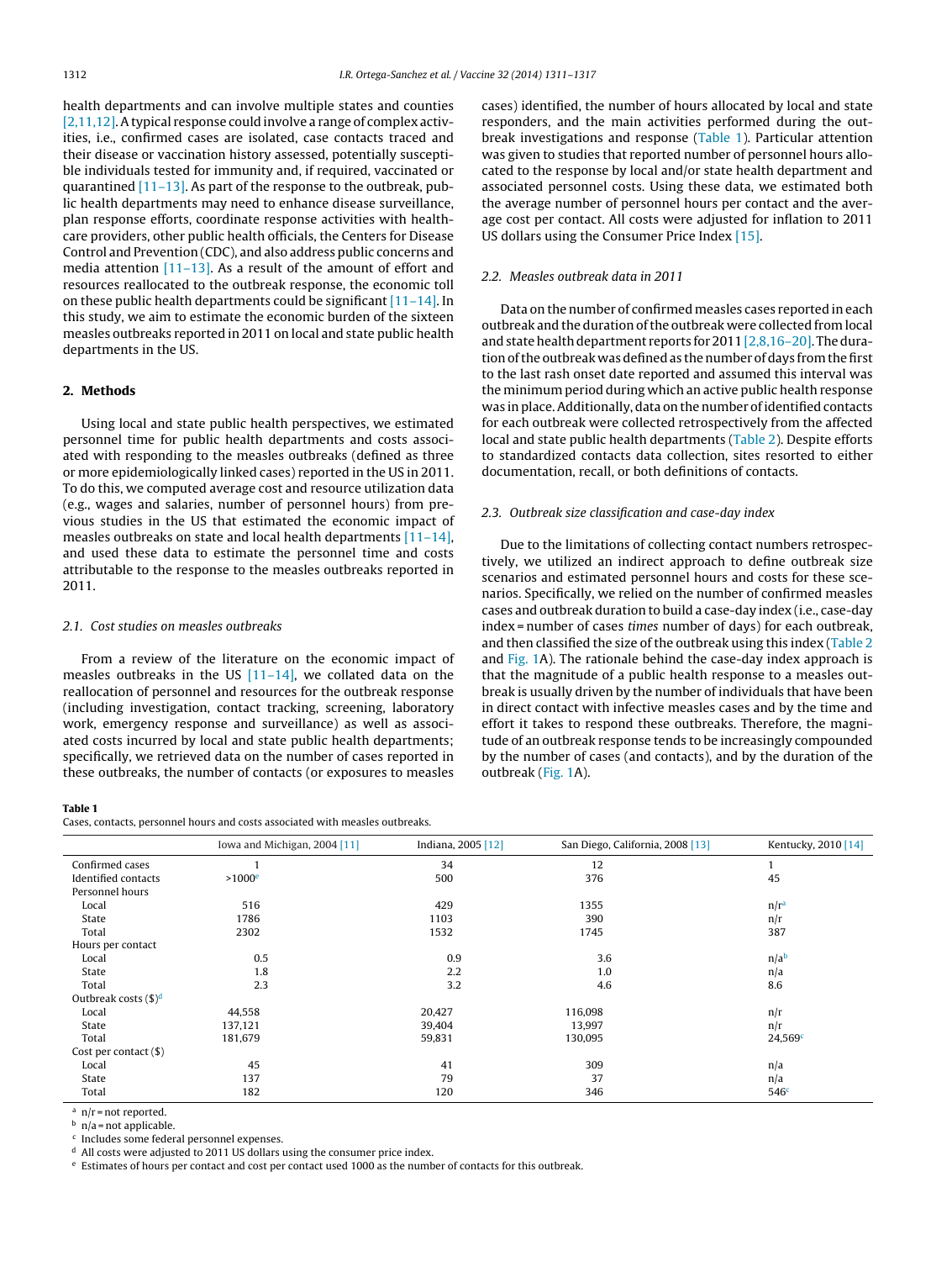#### <span id="page-2-0"></span>**Table 2**

Description and size classification of 2011 measles outbreaks in the US.

| Outbreak ID [Ref.] | Confirmed cases <sup>a</sup> | Duration (days) <sup>a</sup> | Contactsb | Contacts per case | Contacts per day | Cases-days index | Size classification <sup>c</sup> |
|--------------------|------------------------------|------------------------------|-----------|-------------------|------------------|------------------|----------------------------------|
| PA1 [2]            | 6                            | 21                           | 290       | 48                | 14               | 126              | Medium                           |
| $MN1$ [2]          | 22                           | 68                           | 3009      | 137               | 44               | 1496             | Large                            |
| MI/MN/TX [2]       | 6                            | 14                           | 140       | 23                | 10               | 84               | Medium                           |
| UT1 $[16]$         |                              | 24                           | 12,000    | 1714              | 500              | 168              | Medium                           |
| FL[2]              |                              | 13                           | 8         | 3                 |                  | 39               | Small                            |
| KS[2]              | 6                            | 36                           | 3000      | 500               | 83               | 216              | Large                            |
| CA [2,8]           |                              | 18                           | 126       | 42                | 7                | 54               | Small                            |
| PA2 [2]            |                              |                              | 35        | 12                |                  | 15               | Small                            |
| VA $[2]$           | 4                            | 17                           | 295       | 74                | 17               | 68               | Medium                           |
| NY/MD [19]         |                              | 14                           | 285       | 57                | 20               | 70               | Medium                           |
| UT2 $[16]$         | 6                            | 24                           | 2400      | 400               | 100              | 144              | Medium                           |
| IN[18]             | 14                           | 26                           | 780       | 56                | 30               | 364              | Large                            |
| PA3 [2]            | 4                            | 16                           | 387       | 97                | 24               | 64               | Medium                           |
| $MN2$ [2]          |                              | 12                           | 177       | 59                | 15               | 36               | Small                            |
| CA/MD/WI/NC [2,17] | 9                            | 24                           | 781       | 87                | 33               | 216              | Large                            |
| NY[2]              | 6                            | 13                           | 248       | 41                | 19               | 78               | Medium                           |
|                    | 107                          | 345                          | 23,961    |                   |                  |                  |                                  |

<sup>a</sup> For each specific outbreak the data of both the number of confirmed measles cases and duration (in days) were taken from several official outbreak reports.<br>A Data on contacts to measles cases net outbreak were obtaine

Data on contacts to measles cases per outbreak were obtained from sites retrospectively (in 2012). Although efforts were made to collect the number of contacts to measles cases using a specific epidemiological definition of "contact," these data may still have important biases in the definition, detection, documentation, reporting and recall of "true" contacts.

Outbreak size classification was based exclusively on the two-dimension case-day index to capture the impact of outbreaks based not only on the number of cases but also the duration of the response. Once an outbreak size was re-classified, assumptions on the number of contacts per measles case were assigned based in part on low and high ranges and thresholds observed in contacts data.

Once calculated, the case-day index was then used to classify the size of outbreaks around the 25th and 75th percentiles of its distribution. Then, the number of contacts per measles case was assigned according to the classified size of each outbreak, and based in part on the distribution of reported contacts and in the low and high ranges between size thresholds (Table 2) (See also Appendix Fig. [A.1\)](#page-5-0). Specifically, based on thresholds observed in contacts data, outbreaks were defined as small (i.e., case-day index <25th percentile, with an assumed range of 3–25 contacts per case), medium (case index  $\geq$ 25th and  $\leq$ 75th percentiles, range of 40–100 contacts per case) or large (>75th percentile, range of 140–250 contacts per case). After calculating the range in the number of contacts per case for each outbreak size scenario we input the estimated average number of personnel hours (4.7 h per contact) and unit costs (\$298 per contact) from the reviewed literature [\(Table](#page-1-0) 1) to obtain the total number of hours and costs for all measles outbreaks reported in 2011(Table 3).

**Table 3**

| Estimated low and high <sup>a</sup> number of contacts, personnel hours and costs associated with 2011 measles outbreak by classified outbreak size. |  |
|------------------------------------------------------------------------------------------------------------------------------------------------------|--|
|                                                                                                                                                      |  |

| Outbreak        | Cases-days | Number of contacts |        | Personnel hours |        | Costs        |              |
|-----------------|------------|--------------------|--------|-----------------|--------|--------------|--------------|
| Size/ID         | Index      | Low                | High   | Low             | High   | Low          | High         |
| Large           |            |                    |        |                 |        |              |              |
| MN1             | 1,496      | 3,080              | 5,500  | 14,442          | 25,790 | 918,847\$    | 1,640,798 \$ |
| IN              | 364        | 1,960              | 3,500  | 9,190           | 16,412 | 584.721\$    | 1,044,144 \$ |
| CA/MD/WI/NC     | 216        | 1,260              | 2,250  | 6,348           | 11,336 | 421,244 \$   | 752,221\$    |
| KS              | 216        | 840                | 1,500  | 4,232           | 7,557  | 280,829\$    | 501,481 \$   |
| Medium          |            |                    |        |                 |        |              |              |
| UT <sub>1</sub> | 168        | 280                | 700    | 1,313           | 3,282  | 83,532\$     | 208,829 \$   |
| UT <sub>2</sub> | 144        | 240                | 600    | 1,125           | 2,813  | 71,598\$     | 178,996\$    |
| PA1             | 126        | 240                | 600    | 1,125           | 2,813  | 71,598 \$    | 178,996\$    |
| MI/MN/TX        | 84         | 240                | 600    | 1,125           | 2,813  | 71,598\$     | 178,996\$    |
| <b>NY</b>       | 78         | 240                | 600    | 1,125           | 2,813  | 71,598\$     | 178,996\$    |
| NY/MD           | 70         | 200                | 500    | 938             | 2,345  | 59,665\$     | 149,163 \$   |
| VA              | 68         | 160                | 400    | 750             | 1.876  | 47.732\$     | 119,331\$    |
| PA3             | 64         | 160                | 400    | 750             | 1,876  | 47,732\$     | 119,331\$    |
| Small           |            |                    |        |                 |        |              |              |
| CA              | 54         | 9                  | 75     | 42              | 352    | 2,685\$      | 22,375 \$    |
| FL              | 39         | 9                  | 75     | 42              | 352    | 2,685\$      | 22,375 \$    |
| MN <sub>2</sub> | 36         | 9                  | 75     | 42              | 352    | 2,685\$      | 22,375 \$    |
| PA <sub>2</sub> | 15         | 9                  | 75     | 42              | 352    | 2,685\$      | 22,375 \$    |
| Total           |            | 8,936              | 17,450 | 42,635          | 83,133 | 2,741,436 \$ | 5,340,781 \$ |
| Median          |            | 240                | 600    | 1,125           | 2,813  | 71,598\$     | 178,996\$    |
| Mean (overall)  |            | 526                | 1,026  | 2,508           | 4,890  | 161,261 \$   | 314,164 \$   |
| Large           |            | 1,785              | 3,188  | 8,553           | 15,274 | 551,410\$    | 984,661 \$   |
| Medium          |            | 196                | 489    | 917             | 2,292  | 58,339\$     | 145,849 \$   |
| Small           |            | 9                  | 75     | 42              | 352    | 2,685\$      | 22,375 \$    |

a "Low" and "High" numbers were assumed to range from 3 to 25 contacts per case (in small outbreaks), from 40 to 100 contacts per case (in medium outbreaks), and from 140 to 250 contacts per case (in large outbreaks). Number of hours (average 4.7 h per contact) and unit costs (average \$298 per contact) were used to estimate Personnel hours and costs.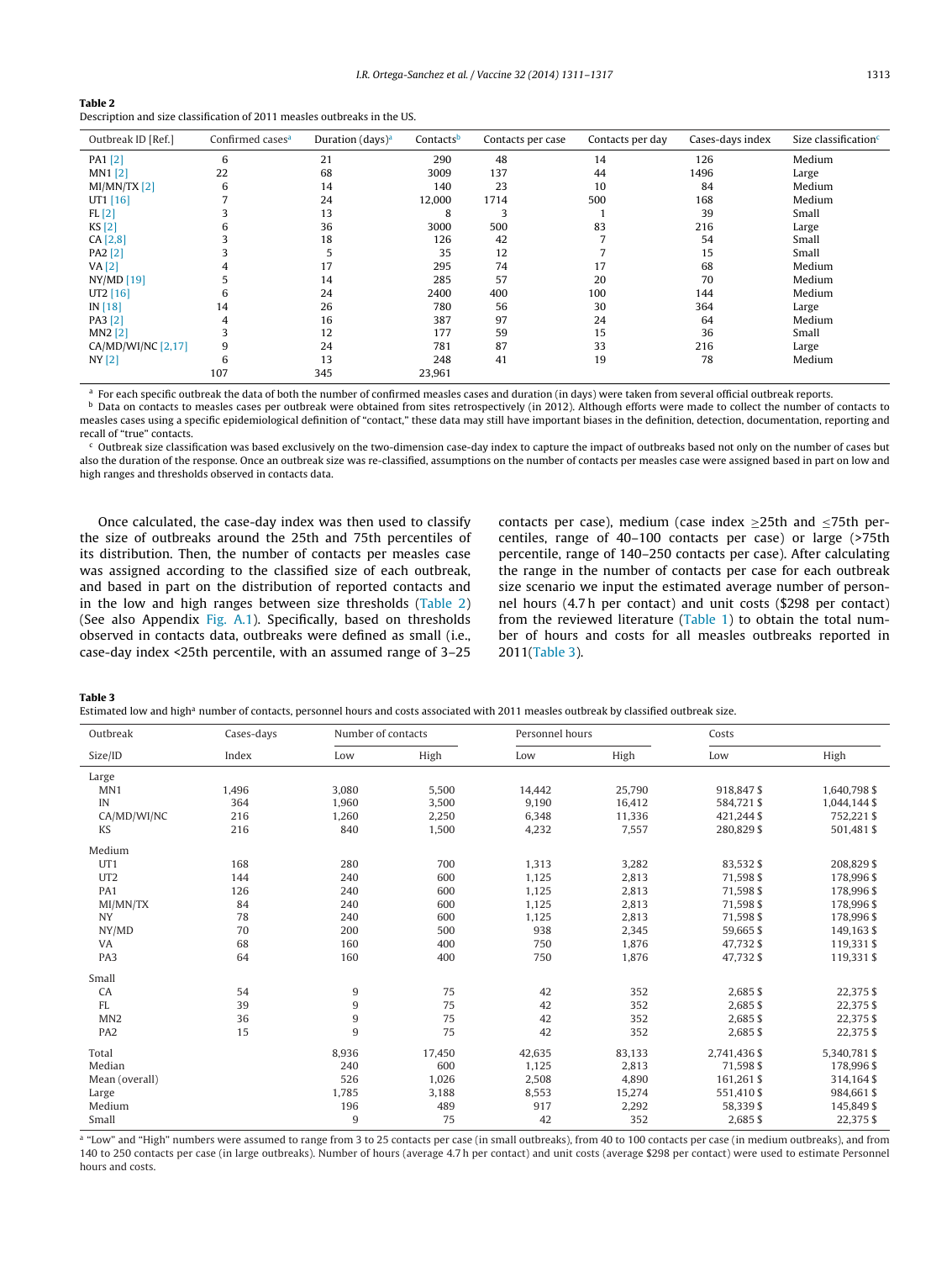

<span id="page-3-0"></span>

**B: Correlation between Contacts-per-Case and Contacts-per-Day Ratios\*** 



**Fig. 1.** Outbreak size classification and contacts ratios from 2011 measles outbreaks. A: Measles case-day index

B: Correlation between contacts-per-case and contacts-per-day ratios\*

 $*$  Illustrates 15 out of 16 outbreaks. The excluded outbreak (see [Table](#page-2-0) 2) was considered in the estimation of the correlation coefficient ( $R^2$  = 0.95).

In order to validate the case-day index approach, we reclassified the outbreaks' size using either the contacts per case ratio or the contacts per day ratio and we observed that the size rankings were very similar to the index approach. Moreover, both ratios show large positive covariance and strong correlation  $(R^2 = 0.95)$  further validating our compounding hypothesis (Fig. 1B).

#### **3. Results**

In 2011, 220 confirmed measles cases were reported in the US including 16 outbreaks that comprised 107 confirmed cases reported from these outbreaks. The median number of cases per outbreak was 6 (range 3–22), and the average outbreak duration was 22 days (median 17.5, range 5–68, [Fig.](#page-4-0) 2). Using diverse epidemiological definitions of contacts and with biases in the detection, documentation and recall of "true" contacts, managers in

outbreak sites retrospectively reported a median of 293 identified contacts (range 8–12,000) per outbreak.

Based on the case-day index, 4 (25%) outbreaks were defined as relatively small, 8 (50%) were medium and 4 (25%) were large outbreaks. Using the range of index-attributable contacts to measles cases among these outbreaks, the number of contacts to measles cases ranged from 9 to 75 in small outbreaks, from 160 to 700 in medium size outbreaks, and from 840 to 5500 in relatively large outbreaks.

On average, using the case-day index a range of 526–1026 contacts were attributed to each outbreak in 2011 (median range 240–600 contacts), corresponding to 2508–4890 personnel hours (median range 1125–2813 h) and approximate expenditures of \$161,000–\$314,000 (median range \$72,000–\$179,000) associated with the outbreak response[\(Table](#page-2-0) 3). With a median duration of 17.5 days per outbreak, an active response costs a median range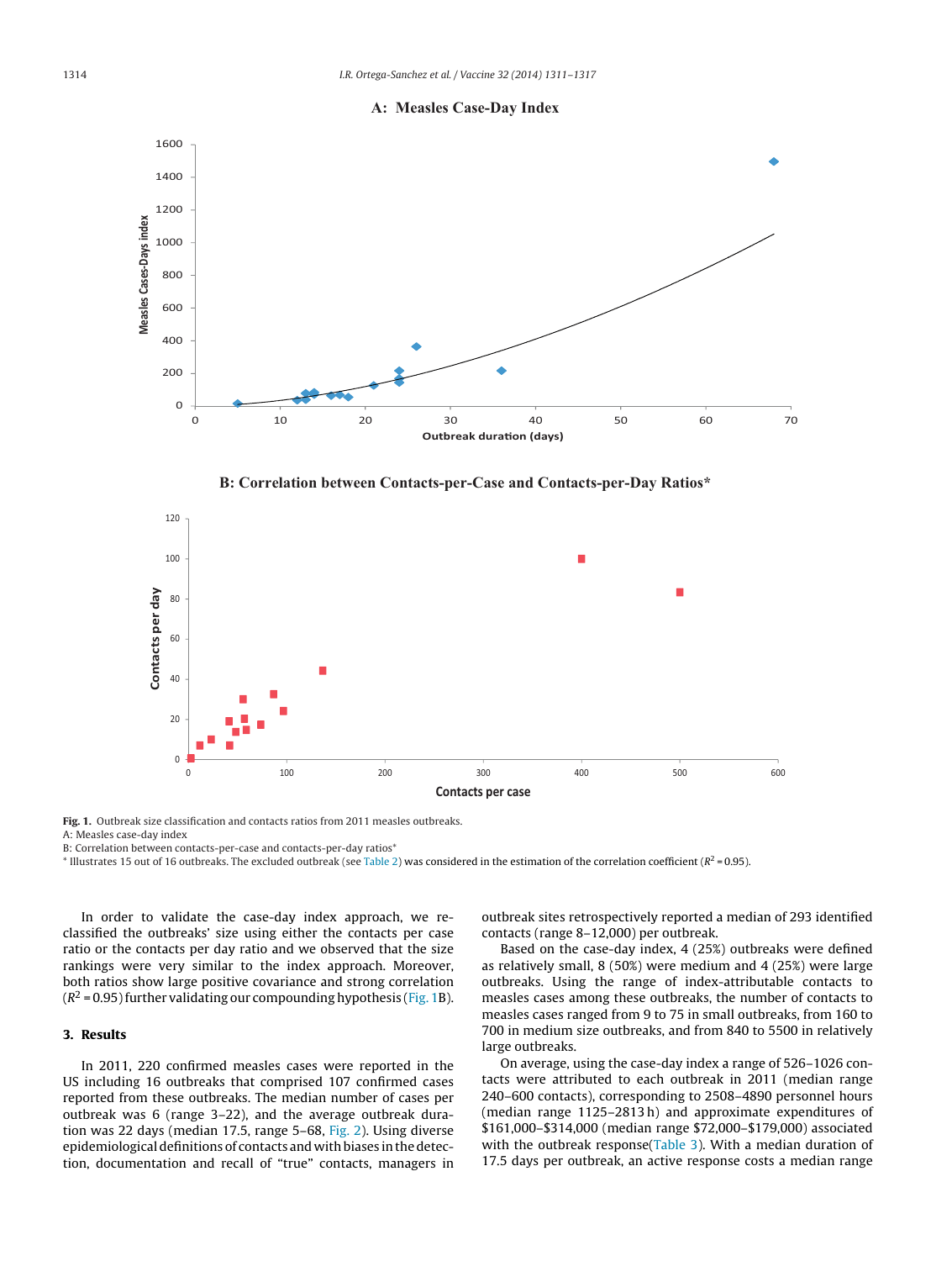<span id="page-4-0"></span>

**Fig. 2.** Measles outbreaks during 2011 in the United States by duration and number of confirmed cases\*. \* Letter and numbers in the figure illustrate the outbreak specific label and number of confirmed cases. The length of the symbol repetitions indicates the duration of the outbreak.

of \$4091–\$10,228 per day. Average costs per outbreak ranged from \$2685 to \$22,000 for small outbreaks, from \$58,000 to \$146,000 for medium and from \$551,000 to \$985,000 for large outbreaks.

For the sixteen outbreaks combined, the estimated total number of individuals identified as contacts to confirmed measles cases ranged from 8936 to 17,450. The estimated total number of personnel hours for the 16 outbreaks ranged from 42,635 to 83,133 ([Table](#page-2-0) 3), and the corresponding total estimated costs for the public response accrued to local and state public health departments ranged from \$2.7 million to \$5.3 million US dollars.

#### **4. Discussion**

The collective responses to each and all the sixteen measles outbreaks had a sizable impact on local and state public health departments. Our estimates show that local and state public health response to measles outbreaks consume substantial personnel hours and could impact other public health priorities as staffis reassigned to outbreak response. At an increased frequency of measles outbreaks, such a diversion of public health resources to outbreaks response could significantly consume public health budgets, divert the health priorities and roles at the local and state levels and further increase the pressure on available resources.

As an illustration of the opportunity costs imposed on public health departments, we estimated that the number of personnel hours responding to these sixteen measles outbreaks would require the full time work of 20–39 public health officers during a year (i.e., assuming 2080 h/year or 40 h/week). Likewise, including cost of other inputs and materials, each public health department that experienced a measles outbreak in 2011 would have incurred a median range cost of \$11,933–\$29,833 per measles case. These costs, however, are not exclusive of measles outbreaks since about 113 (51% of the 220) measles cases reported in 2011 occurred by definition not in outbreak settings yet they may have demanded a similarly resource-intensive response from local public health departments. A very conservative estimate (i.e., assuming only three contacts per case) of the impact of the 113 non-outbreak measles cases – isolated or fewer than three epidemiologically linked cases – would add approximately 1579 personnel hours and would increase total costs by approximately \$100,128.

Measles outbreaks will likely continue to occur in the US mainly because of the persistent risk of imported measles cases derived partly from the increased disease transmission and number of outbreaks in the European region [\[21\].](#page-6-0) Such a risk is magnified by the presence of susceptible sub-populations in the US due to lack of vaccination, the variety of potential outbreak settings (hospitals, clinics, airports, cruise ships, etc.), the limited state and local response capabilities, and the lack of awareness of vaccine recommendations in a few susceptible individuals traveling to endemic countries. Beyond the impact on local and state public health departments, responses to measles outbreaks also affect hospitals, clinics [\[9,22\],](#page-5-0) as well as non-health public departments such as schools, universities and occasionally local police departments enforcing quarantines or supporting control actions [\[11,13\].](#page-5-0) Additionally, susceptible individuals and their households face higher health risks derived from potential serious measles complications (i.e., otitis media, pneumonia, encephalitis or death [\[23\]\)](#page-6-0) along with associated medical and productivity lost costs [\[23,24\].](#page-6-0)

This study has some limitations. The personnel costs used for this study were based on average estimates of data reported in four previous studies published before 2011. Unit costs are likely to vary between departments in various locations, and are dictated by both the variation in wage rates as well as the intensity of the response to the outbreak (e.g., departments with more resources may mount a more expensive but more effective response, while those with fewer resources are unable to respond as quickly or effectively). Finally, the retrospective nature of gathering data on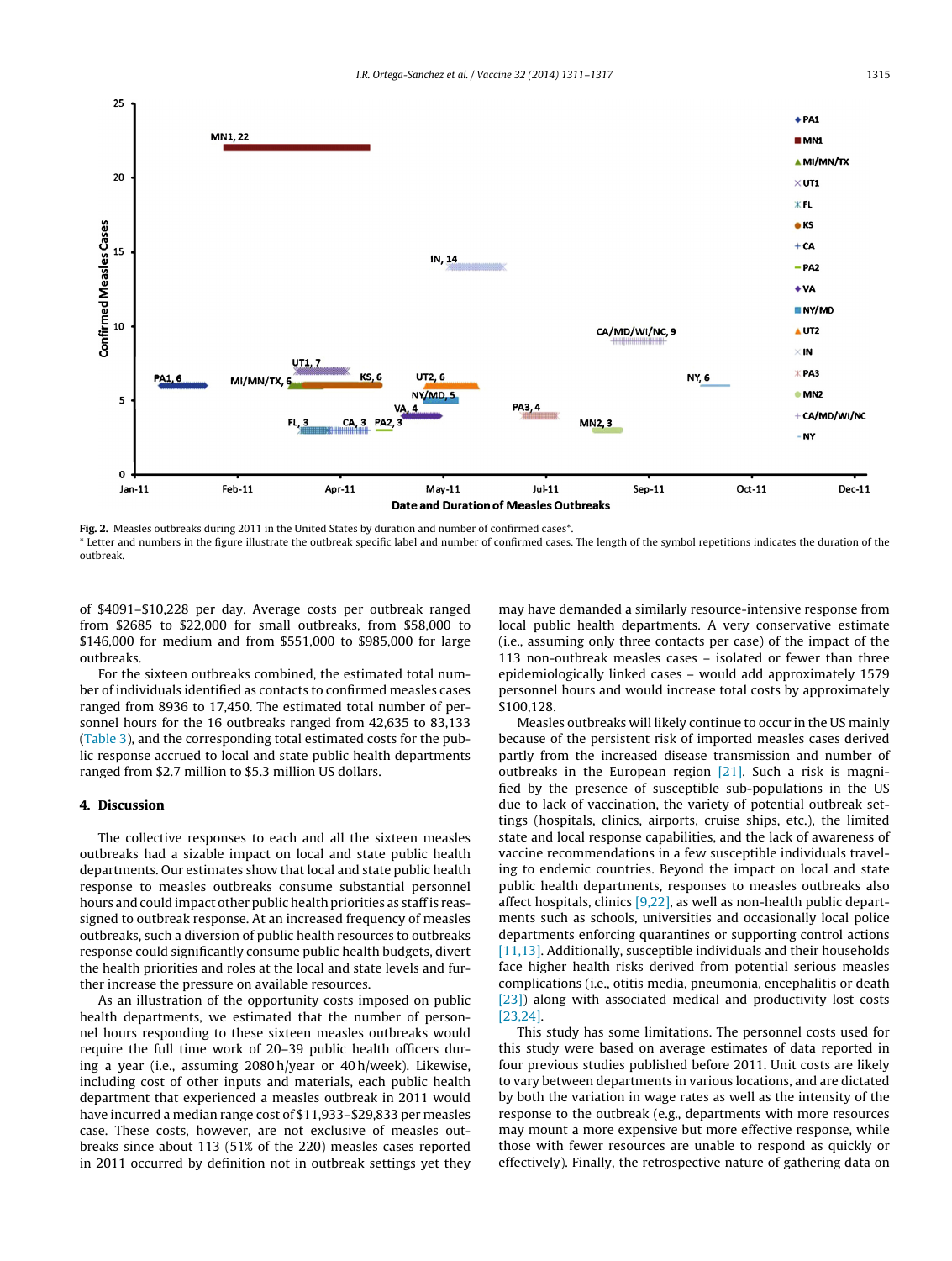<span id="page-5-0"></span>the number of contacts traced for the outbreaks could have introduced recall bias of reported number of contacts. However, it is uncertain how much or in what direction this bias would have affected the reported number of contacts and our estimates. To improve the validity of future estimates, a plan to collect and analyze data from outbreaks should be put in place and standardized.

In conclusion, staging effective responses to measles outbreaks have a sizable economic impact on local and state public health departments. The costs of measles outbreaks responses are compounded by the duration of outbreaks and the number of potentially susceptible contacts. Outbreak-response estimates not only substantiate the sizable amount of resources and costs allocated by local and state public health departments, but also provide a perspective of what additional resources and capacities might be needed to respond to future outbreaks.

#### **Disclaimer**

The findings and conclusions expressed are those of the authors and do not necessarily represent the official views of the Centers for Disease Control and Prevention (CDC) or Department of Health and Human Services (DHHS).

#### **Funding**

This research was completed while authors were employees of the US Centers for Disease Control and Prevention (CDC).

#### **Financial disclosure**

All, authors, no financial relationships relevant to this article.

### **Conflict of interest**

All authors, no conflict of interest.

#### **Contributor's statement**

Dr. Ismael R Ortega-Sanchez: conceptualized and designed the study, carried out the initial analyses, drafted the initial manuscript, and approved the final manuscript as submitted.

Dr. Maya Vijayaraghavan conceptualized the study, reviewed and revised the manuscript, and approved the final manuscript as submitted.

Mr. Albert E Barskey collected the epidemiology data, reviewed and revised the manuscript, and approved the final manuscript as submitted.

Dr. Gregory S Wallace coordinated and supervised data collection, critically reviewed the manuscript, and approved the final manuscript as submitted.

#### **Acknowledgement**

We acknowledge the collaboration of Susan Redd and Jane Seward from CDC.

#### **Appendix A. Appendix**

See Fig. A.1.



**Fig. A.1.** Number of reported contacts per case by measles outbreak in 2011\*: Definition of thresholds and ranges of contacts per case.

\* The red line describes the moving average of reported contacts and helps to illustrate the threshold used to assigned range of contact to outbreaks after their sized was determined by the case-day index.

#### **References**

- [1] [Centers](http://refhub.elsevier.com/S0264-410X(13)01364-9/sbref0005) [for](http://refhub.elsevier.com/S0264-410X(13)01364-9/sbref0005) [Disease](http://refhub.elsevier.com/S0264-410X(13)01364-9/sbref0005) [Control](http://refhub.elsevier.com/S0264-410X(13)01364-9/sbref0005) [and](http://refhub.elsevier.com/S0264-410X(13)01364-9/sbref0005) [Prevention](http://refhub.elsevier.com/S0264-410X(13)01364-9/sbref0005) [\(CDC\).](http://refhub.elsevier.com/S0264-410X(13)01364-9/sbref0005) [Summary](http://refhub.elsevier.com/S0264-410X(13)01364-9/sbref0005) [of](http://refhub.elsevier.com/S0264-410X(13)01364-9/sbref0005) [notifiable](http://refhub.elsevier.com/S0264-410X(13)01364-9/sbref0005) [dis](http://refhub.elsevier.com/S0264-410X(13)01364-9/sbref0005)[eases](http://refhub.elsevier.com/S0264-410X(13)01364-9/sbref0005) - United States, 2010. MMWR Morb Mortal Wkly Rep 2012;59(53): 1-[111.](http://refhub.elsevier.com/S0264-410X(13)01364-9/sbref0005) [2] [Centers](http://refhub.elsevier.com/S0264-410X(13)01364-9/sbref0010) [for](http://refhub.elsevier.com/S0264-410X(13)01364-9/sbref0010) [Disease](http://refhub.elsevier.com/S0264-410X(13)01364-9/sbref0010) [Control](http://refhub.elsevier.com/S0264-410X(13)01364-9/sbref0010) [and](http://refhub.elsevier.com/S0264-410X(13)01364-9/sbref0010) [Prevention](http://refhub.elsevier.com/S0264-410X(13)01364-9/sbref0010) [\(CDC\).](http://refhub.elsevier.com/S0264-410X(13)01364-9/sbref0010) [Measles](http://refhub.elsevier.com/S0264-410X(13)01364-9/sbref0010) – [United](http://refhub.elsevier.com/S0264-410X(13)01364-9/sbref0010) [States,](http://refhub.elsevier.com/S0264-410X(13)01364-9/sbref0010)
- [2011.](http://refhub.elsevier.com/S0264-410X(13)01364-9/sbref0010) [MMWR](http://refhub.elsevier.com/S0264-410X(13)01364-9/sbref0010) [Morb](http://refhub.elsevier.com/S0264-410X(13)01364-9/sbref0010) [Mortal](http://refhub.elsevier.com/S0264-410X(13)01364-9/sbref0010) [Wkly](http://refhub.elsevier.com/S0264-410X(13)01364-9/sbref0010) [Rep](http://refhub.elsevier.com/S0264-410X(13)01364-9/sbref0010) [2012;61:253](http://refhub.elsevier.com/S0264-410X(13)01364-9/sbref0010)–[7.](http://refhub.elsevier.com/S0264-410X(13)01364-9/sbref0010)
- [3] [Centers](http://refhub.elsevier.com/S0264-410X(13)01364-9/sbref0015) [for](http://refhub.elsevier.com/S0264-410X(13)01364-9/sbref0015) [Disease](http://refhub.elsevier.com/S0264-410X(13)01364-9/sbref0015) [Control](http://refhub.elsevier.com/S0264-410X(13)01364-9/sbref0015) [and](http://refhub.elsevier.com/S0264-410X(13)01364-9/sbref0015) [Prevention](http://refhub.elsevier.com/S0264-410X(13)01364-9/sbref0015) [\(CDC\).](http://refhub.elsevier.com/S0264-410X(13)01364-9/sbref0015) [Progress](http://refhub.elsevier.com/S0264-410X(13)01364-9/sbref0015) [in](http://refhub.elsevier.com/S0264-410X(13)01364-9/sbref0015) [global](http://refhub.elsevier.com/S0264-410X(13)01364-9/sbref0015) [measles](http://refhub.elsevier.com/S0264-410X(13)01364-9/sbref0015) [control,](http://refhub.elsevier.com/S0264-410X(13)01364-9/sbref0015) [2000–2010.](http://refhub.elsevier.com/S0264-410X(13)01364-9/sbref0015) [MMWR](http://refhub.elsevier.com/S0264-410X(13)01364-9/sbref0015) [Morb](http://refhub.elsevier.com/S0264-410X(13)01364-9/sbref0015) [Mortal](http://refhub.elsevier.com/S0264-410X(13)01364-9/sbref0015) [Wkly](http://refhub.elsevier.com/S0264-410X(13)01364-9/sbref0015) [Rep](http://refhub.elsevier.com/S0264-410X(13)01364-9/sbref0015) [2012;61\(4\):73–8.](http://refhub.elsevier.com/S0264-410X(13)01364-9/sbref0015) [Erratum](http://refhub.elsevier.com/S0264-410X(13)01364-9/sbref0015) [in:](http://refhub.elsevier.com/S0264-410X(13)01364-9/sbref0015) [MMWR](http://refhub.elsevier.com/S0264-410X(13)01364-9/sbref0015) [Morb](http://refhub.elsevier.com/S0264-410X(13)01364-9/sbref0015) [Mortal](http://refhub.elsevier.com/S0264-410X(13)01364-9/sbref0015) [Wkly](http://refhub.elsevier.com/S0264-410X(13)01364-9/sbref0015) [Rep.](http://refhub.elsevier.com/S0264-410X(13)01364-9/sbref0015) [2012](http://refhub.elsevier.com/S0264-410X(13)01364-9/sbref0015) [Feb](http://refhub.elsevier.com/S0264-410X(13)01364-9/sbref0015) [17;61:110.](http://refhub.elsevier.com/S0264-410X(13)01364-9/sbref0015)
- [4] [Centers](http://refhub.elsevier.com/S0264-410X(13)01364-9/sbref0020) [for](http://refhub.elsevier.com/S0264-410X(13)01364-9/sbref0020) [Disease](http://refhub.elsevier.com/S0264-410X(13)01364-9/sbref0020) [Control](http://refhub.elsevier.com/S0264-410X(13)01364-9/sbref0020) [and](http://refhub.elsevier.com/S0264-410X(13)01364-9/sbref0020) [Prevention](http://refhub.elsevier.com/S0264-410X(13)01364-9/sbref0020) [\(CDC\).](http://refhub.elsevier.com/S0264-410X(13)01364-9/sbref0020) [Outbreak](http://refhub.elsevier.com/S0264-410X(13)01364-9/sbref0020) [of](http://refhub.elsevier.com/S0264-410X(13)01364-9/sbref0020) [measles](http://refhub.elsevier.com/S0264-410X(13)01364-9/sbref0020) [–](http://refhub.elsevier.com/S0264-410X(13)01364-9/sbref0020) [San](http://refhub.elsevier.com/S0264-410X(13)01364-9/sbref0020) [Diego,](http://refhub.elsevier.com/S0264-410X(13)01364-9/sbref0020) [California,](http://refhub.elsevier.com/S0264-410X(13)01364-9/sbref0020) [January–February](http://refhub.elsevier.com/S0264-410X(13)01364-9/sbref0020) [2008.](http://refhub.elsevier.com/S0264-410X(13)01364-9/sbref0020) [MMWR](http://refhub.elsevier.com/S0264-410X(13)01364-9/sbref0020) [Morb](http://refhub.elsevier.com/S0264-410X(13)01364-9/sbref0020) [Mortal](http://refhub.elsevier.com/S0264-410X(13)01364-9/sbref0020) [Wkly](http://refhub.elsevier.com/S0264-410X(13)01364-9/sbref0020) [Rep](http://refhub.elsevier.com/S0264-410X(13)01364-9/sbref0020) [2008;57:203–6.](http://refhub.elsevier.com/S0264-410X(13)01364-9/sbref0020)
- [5] [Lasher](http://refhub.elsevier.com/S0264-410X(13)01364-9/sbref0025) [LE,](http://refhub.elsevier.com/S0264-410X(13)01364-9/sbref0025) [Ayers](http://refhub.elsevier.com/S0264-410X(13)01364-9/sbref0025) [TL,](http://refhub.elsevier.com/S0264-410X(13)01364-9/sbref0025) [Amornkul](http://refhub.elsevier.com/S0264-410X(13)01364-9/sbref0025) [PN,](http://refhub.elsevier.com/S0264-410X(13)01364-9/sbref0025) [Nakata](http://refhub.elsevier.com/S0264-410X(13)01364-9/sbref0025) [MN,](http://refhub.elsevier.com/S0264-410X(13)01364-9/sbref0025) [Effler](http://refhub.elsevier.com/S0264-410X(13)01364-9/sbref0025) [PV.](http://refhub.elsevier.com/S0264-410X(13)01364-9/sbref0025) [Contacting](http://refhub.elsevier.com/S0264-410X(13)01364-9/sbref0025) [pas](http://refhub.elsevier.com/S0264-410X(13)01364-9/sbref0025)[sengers](http://refhub.elsevier.com/S0264-410X(13)01364-9/sbref0025) [after](http://refhub.elsevier.com/S0264-410X(13)01364-9/sbref0025) [exposure](http://refhub.elsevier.com/S0264-410X(13)01364-9/sbref0025) [to](http://refhub.elsevier.com/S0264-410X(13)01364-9/sbref0025) [measles](http://refhub.elsevier.com/S0264-410X(13)01364-9/sbref0025) [on](http://refhub.elsevier.com/S0264-410X(13)01364-9/sbref0025) [an](http://refhub.elsevier.com/S0264-410X(13)01364-9/sbref0025) [international](http://refhub.elsevier.com/S0264-410X(13)01364-9/sbref0025) [flight:](http://refhub.elsevier.com/S0264-410X(13)01364-9/sbref0025) [implications](http://refhub.elsevier.com/S0264-410X(13)01364-9/sbref0025) [for](http://refhub.elsevier.com/S0264-410X(13)01364-9/sbref0025) [responding](http://refhub.elsevier.com/S0264-410X(13)01364-9/sbref0025) [to](http://refhub.elsevier.com/S0264-410X(13)01364-9/sbref0025) [new](http://refhub.elsevier.com/S0264-410X(13)01364-9/sbref0025) [disease](http://refhub.elsevier.com/S0264-410X(13)01364-9/sbref0025) [threats](http://refhub.elsevier.com/S0264-410X(13)01364-9/sbref0025) [and](http://refhub.elsevier.com/S0264-410X(13)01364-9/sbref0025) [bioterrorism.](http://refhub.elsevier.com/S0264-410X(13)01364-9/sbref0025) [Public](http://refhub.elsevier.com/S0264-410X(13)01364-9/sbref0025) [Health](http://refhub.elsevier.com/S0264-410X(13)01364-9/sbref0025) [Rep](http://refhub.elsevier.com/S0264-410X(13)01364-9/sbref0025) [2004;119:458–63.](http://refhub.elsevier.com/S0264-410X(13)01364-9/sbref0025)
- [6] [Centers](http://refhub.elsevier.com/S0264-410X(13)01364-9/sbref0030) [for](http://refhub.elsevier.com/S0264-410X(13)01364-9/sbref0030) [Disease](http://refhub.elsevier.com/S0264-410X(13)01364-9/sbref0030) [Control](http://refhub.elsevier.com/S0264-410X(13)01364-9/sbref0030) [and](http://refhub.elsevier.com/S0264-410X(13)01364-9/sbref0030) [Prevention](http://refhub.elsevier.com/S0264-410X(13)01364-9/sbref0030) [\(CDC\).](http://refhub.elsevier.com/S0264-410X(13)01364-9/sbref0030) [Measles](http://refhub.elsevier.com/S0264-410X(13)01364-9/sbref0030) [outbreak](http://refhub.elsevier.com/S0264-410X(13)01364-9/sbref0030) [in](http://refhub.elsevier.com/S0264-410X(13)01364-9/sbref0030) [a](http://refhub.elsevier.com/S0264-410X(13)01364-9/sbref0030) [boarding](http://refhub.elsevier.com/S0264-410X(13)01364-9/sbref0030) [school](http://refhub.elsevier.com/S0264-410X(13)01364-9/sbref0030) [–](http://refhub.elsevier.com/S0264-410X(13)01364-9/sbref0030) [Pennsylvania,](http://refhub.elsevier.com/S0264-410X(13)01364-9/sbref0030) [2003.](http://refhub.elsevier.com/S0264-410X(13)01364-9/sbref0030) [MMWR](http://refhub.elsevier.com/S0264-410X(13)01364-9/sbref0030) [Morb](http://refhub.elsevier.com/S0264-410X(13)01364-9/sbref0030) [Mortal](http://refhub.elsevier.com/S0264-410X(13)01364-9/sbref0030) [Wkly](http://refhub.elsevier.com/S0264-410X(13)01364-9/sbref0030) [Rep](http://refhub.elsevier.com/S0264-410X(13)01364-9/sbref0030) [2004;53:306–9.](http://refhub.elsevier.com/S0264-410X(13)01364-9/sbref0030)
- [7] [Lowe](http://refhub.elsevier.com/S0264-410X(13)01364-9/sbref0035) [AM.](http://refhub.elsevier.com/S0264-410X(13)01364-9/sbref0035) [Reemergence](http://refhub.elsevier.com/S0264-410X(13)01364-9/sbref0035) [of](http://refhub.elsevier.com/S0264-410X(13)01364-9/sbref0035) [measles.](http://refhub.elsevier.com/S0264-410X(13)01364-9/sbref0035) [Current](http://refhub.elsevier.com/S0264-410X(13)01364-9/sbref0035) [operation](http://refhub.elsevier.com/S0264-410X(13)01364-9/sbref0035) ["vaccination"](http://refhub.elsevier.com/S0264-410X(13)01364-9/sbref0035) [in](http://refhub.elsevier.com/S0264-410X(13)01364-9/sbref0035) [our](http://refhub.elsevier.com/S0264-410X(13)01364-9/sbref0035) [schools.](http://refhub.elsevier.com/S0264-410X(13)01364-9/sbref0035) [Perspect](http://refhub.elsevier.com/S0264-410X(13)01364-9/sbref0035) [Infirm](http://refhub.elsevier.com/S0264-410X(13)01364-9/sbref0035) [2012;9\(2\):25–6.](http://refhub.elsevier.com/S0264-410X(13)01364-9/sbref0035)
- [8] [Centers](http://refhub.elsevier.com/S0264-410X(13)01364-9/sbref0040) [for](http://refhub.elsevier.com/S0264-410X(13)01364-9/sbref0040) [Disease](http://refhub.elsevier.com/S0264-410X(13)01364-9/sbref0040) [Control](http://refhub.elsevier.com/S0264-410X(13)01364-9/sbref0040) [and](http://refhub.elsevier.com/S0264-410X(13)01364-9/sbref0040) [Prevention](http://refhub.elsevier.com/S0264-410X(13)01364-9/sbref0040) [\(CDC\).](http://refhub.elsevier.com/S0264-410X(13)01364-9/sbref0040) [Measles](http://refhub.elsevier.com/S0264-410X(13)01364-9/sbref0040) [outbreak](http://refhub.elsevier.com/S0264-410X(13)01364-9/sbref0040) [associated](http://refhub.elsevier.com/S0264-410X(13)01364-9/sbref0040) [with](http://refhub.elsevier.com/S0264-410X(13)01364-9/sbref0040) [an](http://refhub.elsevier.com/S0264-410X(13)01364-9/sbref0040) [arriving](http://refhub.elsevier.com/S0264-410X(13)01364-9/sbref0040) [refugee](http://refhub.elsevier.com/S0264-410X(13)01364-9/sbref0040) – [Los](http://refhub.elsevier.com/S0264-410X(13)01364-9/sbref0040) [Angeles](http://refhub.elsevier.com/S0264-410X(13)01364-9/sbref0040) [County,](http://refhub.elsevier.com/S0264-410X(13)01364-9/sbref0040) [California,](http://refhub.elsevier.com/S0264-410X(13)01364-9/sbref0040) [August](http://refhub.elsevier.com/S0264-410X(13)01364-9/sbref0040)–[September](http://refhub.elsevier.com/S0264-410X(13)01364-9/sbref0040) [2011.](http://refhub.elsevier.com/S0264-410X(13)01364-9/sbref0040) [MMWR](http://refhub.elsevier.com/S0264-410X(13)01364-9/sbref0040) [Morb](http://refhub.elsevier.com/S0264-410X(13)01364-9/sbref0040) [Mortal](http://refhub.elsevier.com/S0264-410X(13)01364-9/sbref0040) [Wkly](http://refhub.elsevier.com/S0264-410X(13)01364-9/sbref0040) [Rep](http://refhub.elsevier.com/S0264-410X(13)01364-9/sbref0040) [2012;61:385](http://refhub.elsevier.com/S0264-410X(13)01364-9/sbref0040)–[9.](http://refhub.elsevier.com/S0264-410X(13)01364-9/sbref0040)
- [9] [Centers](http://refhub.elsevier.com/S0264-410X(13)01364-9/sbref0045) [for](http://refhub.elsevier.com/S0264-410X(13)01364-9/sbref0045) [Disease](http://refhub.elsevier.com/S0264-410X(13)01364-9/sbref0045) [Control](http://refhub.elsevier.com/S0264-410X(13)01364-9/sbref0045) [and](http://refhub.elsevier.com/S0264-410X(13)01364-9/sbref0045) [Prevention](http://refhub.elsevier.com/S0264-410X(13)01364-9/sbref0045) [\(CDC\).](http://refhub.elsevier.com/S0264-410X(13)01364-9/sbref0045) [Hospital-associated](http://refhub.elsevier.com/S0264-410X(13)01364-9/sbref0045) [measles](http://refhub.elsevier.com/S0264-410X(13)01364-9/sbref0045) [outbreak](http://refhub.elsevier.com/S0264-410X(13)01364-9/sbref0045) – [Pennsylvania,](http://refhub.elsevier.com/S0264-410X(13)01364-9/sbref0045) [March–April](http://refhub.elsevier.com/S0264-410X(13)01364-9/sbref0045) [2009.](http://refhub.elsevier.com/S0264-410X(13)01364-9/sbref0045) [MMWR](http://refhub.elsevier.com/S0264-410X(13)01364-9/sbref0045) [Morb](http://refhub.elsevier.com/S0264-410X(13)01364-9/sbref0045) [Mortal](http://refhub.elsevier.com/S0264-410X(13)01364-9/sbref0045) [Wkly](http://refhub.elsevier.com/S0264-410X(13)01364-9/sbref0045) [Rep](http://refhub.elsevier.com/S0264-410X(13)01364-9/sbref0045) [2012;61\(2\):30](http://refhub.elsevier.com/S0264-410X(13)01364-9/sbref0045)–[2.](http://refhub.elsevier.com/S0264-410X(13)01364-9/sbref0045)
- [10] [Botelho-Nevers](http://refhub.elsevier.com/S0264-410X(13)01364-9/sbref0050) [E,](http://refhub.elsevier.com/S0264-410X(13)01364-9/sbref0050) [Gautret](http://refhub.elsevier.com/S0264-410X(13)01364-9/sbref0050) [P,](http://refhub.elsevier.com/S0264-410X(13)01364-9/sbref0050) [Biellik](http://refhub.elsevier.com/S0264-410X(13)01364-9/sbref0050) [R,](http://refhub.elsevier.com/S0264-410X(13)01364-9/sbref0050) [Brouqui](http://refhub.elsevier.com/S0264-410X(13)01364-9/sbref0050) [P.](http://refhub.elsevier.com/S0264-410X(13)01364-9/sbref0050) [Nosocomial](http://refhub.elsevier.com/S0264-410X(13)01364-9/sbref0050) [transmission](http://refhub.elsevier.com/S0264-410X(13)01364-9/sbref0050) [of](http://refhub.elsevier.com/S0264-410X(13)01364-9/sbref0050) [measles:](http://refhub.elsevier.com/S0264-410X(13)01364-9/sbref0050) [an](http://refhub.elsevier.com/S0264-410X(13)01364-9/sbref0050) [updated](http://refhub.elsevier.com/S0264-410X(13)01364-9/sbref0050) [review.](http://refhub.elsevier.com/S0264-410X(13)01364-9/sbref0050) [Vaccine](http://refhub.elsevier.com/S0264-410X(13)01364-9/sbref0050) [2012;30\(27\):3996](http://refhub.elsevier.com/S0264-410X(13)01364-9/sbref0050)–[4001.](http://refhub.elsevier.com/S0264-410X(13)01364-9/sbref0050)
- [11] [Dayan](http://refhub.elsevier.com/S0264-410X(13)01364-9/sbref0055) [GH,](http://refhub.elsevier.com/S0264-410X(13)01364-9/sbref0055) [Ortega-Sanchez](http://refhub.elsevier.com/S0264-410X(13)01364-9/sbref0055) [IR,](http://refhub.elsevier.com/S0264-410X(13)01364-9/sbref0055) [LeBaron](http://refhub.elsevier.com/S0264-410X(13)01364-9/sbref0055) [CW,](http://refhub.elsevier.com/S0264-410X(13)01364-9/sbref0055) [Quinlisk](http://refhub.elsevier.com/S0264-410X(13)01364-9/sbref0055) [MP,](http://refhub.elsevier.com/S0264-410X(13)01364-9/sbref0055) [The](http://refhub.elsevier.com/S0264-410X(13)01364-9/sbref0055) [Iowa](http://refhub.elsevier.com/S0264-410X(13)01364-9/sbref0055) [Measles](http://refhub.elsevier.com/S0264-410X(13)01364-9/sbref0055) [Response](http://refhub.elsevier.com/S0264-410X(13)01364-9/sbref0055) [Team.](http://refhub.elsevier.com/S0264-410X(13)01364-9/sbref0055) [The](http://refhub.elsevier.com/S0264-410X(13)01364-9/sbref0055) [cost](http://refhub.elsevier.com/S0264-410X(13)01364-9/sbref0055) [of](http://refhub.elsevier.com/S0264-410X(13)01364-9/sbref0055) [containing](http://refhub.elsevier.com/S0264-410X(13)01364-9/sbref0055) [one](http://refhub.elsevier.com/S0264-410X(13)01364-9/sbref0055) [case](http://refhub.elsevier.com/S0264-410X(13)01364-9/sbref0055) [of](http://refhub.elsevier.com/S0264-410X(13)01364-9/sbref0055) [measles:](http://refhub.elsevier.com/S0264-410X(13)01364-9/sbref0055) [the](http://refhub.elsevier.com/S0264-410X(13)01364-9/sbref0055) [eco](http://refhub.elsevier.com/S0264-410X(13)01364-9/sbref0055)[nomic](http://refhub.elsevier.com/S0264-410X(13)01364-9/sbref0055) [impact](http://refhub.elsevier.com/S0264-410X(13)01364-9/sbref0055) [on](http://refhub.elsevier.com/S0264-410X(13)01364-9/sbref0055) [the](http://refhub.elsevier.com/S0264-410X(13)01364-9/sbref0055) [public](http://refhub.elsevier.com/S0264-410X(13)01364-9/sbref0055) [health](http://refhub.elsevier.com/S0264-410X(13)01364-9/sbref0055) [infrastructure](http://refhub.elsevier.com/S0264-410X(13)01364-9/sbref0055) – [Iowa](http://refhub.elsevier.com/S0264-410X(13)01364-9/sbref0055) [2004.](http://refhub.elsevier.com/S0264-410X(13)01364-9/sbref0055) [Pediatrics](http://refhub.elsevier.com/S0264-410X(13)01364-9/sbref0055) [2005;116\(1\):e1](http://refhub.elsevier.com/S0264-410X(13)01364-9/sbref0055)–[4.](http://refhub.elsevier.com/S0264-410X(13)01364-9/sbref0055)
- [12] [Parker](http://refhub.elsevier.com/S0264-410X(13)01364-9/sbref0060) [AA,](http://refhub.elsevier.com/S0264-410X(13)01364-9/sbref0060) [Staggs](http://refhub.elsevier.com/S0264-410X(13)01364-9/sbref0060) [W,](http://refhub.elsevier.com/S0264-410X(13)01364-9/sbref0060) [Dayan](http://refhub.elsevier.com/S0264-410X(13)01364-9/sbref0060) [GH,](http://refhub.elsevier.com/S0264-410X(13)01364-9/sbref0060) [Ortega-Sanchez](http://refhub.elsevier.com/S0264-410X(13)01364-9/sbref0060) [IR,](http://refhub.elsevier.com/S0264-410X(13)01364-9/sbref0060) [Rota](http://refhub.elsevier.com/S0264-410X(13)01364-9/sbref0060) [PA,](http://refhub.elsevier.com/S0264-410X(13)01364-9/sbref0060) [Lowe](http://refhub.elsevier.com/S0264-410X(13)01364-9/sbref0060) [L,](http://refhub.elsevier.com/S0264-410X(13)01364-9/sbref0060) [et](http://refhub.elsevier.com/S0264-410X(13)01364-9/sbref0060) [al.](http://refhub.elsevier.com/S0264-410X(13)01364-9/sbref0060) [Implications](http://refhub.elsevier.com/S0264-410X(13)01364-9/sbref0060) [of](http://refhub.elsevier.com/S0264-410X(13)01364-9/sbref0060) [a](http://refhub.elsevier.com/S0264-410X(13)01364-9/sbref0060) [2005](http://refhub.elsevier.com/S0264-410X(13)01364-9/sbref0060) [measles](http://refhub.elsevier.com/S0264-410X(13)01364-9/sbref0060) [outbreak](http://refhub.elsevier.com/S0264-410X(13)01364-9/sbref0060) [in](http://refhub.elsevier.com/S0264-410X(13)01364-9/sbref0060) [Indiana](http://refhub.elsevier.com/S0264-410X(13)01364-9/sbref0060) [for](http://refhub.elsevier.com/S0264-410X(13)01364-9/sbref0060) [sustained](http://refhub.elsevier.com/S0264-410X(13)01364-9/sbref0060) [elimination](http://refhub.elsevier.com/S0264-410X(13)01364-9/sbref0060) [of](http://refhub.elsevier.com/S0264-410X(13)01364-9/sbref0060) [measles](http://refhub.elsevier.com/S0264-410X(13)01364-9/sbref0060) [in](http://refhub.elsevier.com/S0264-410X(13)01364-9/sbref0060) [the](http://refhub.elsevier.com/S0264-410X(13)01364-9/sbref0060) [United](http://refhub.elsevier.com/S0264-410X(13)01364-9/sbref0060) [States.](http://refhub.elsevier.com/S0264-410X(13)01364-9/sbref0060) [N](http://refhub.elsevier.com/S0264-410X(13)01364-9/sbref0060) [Engl](http://refhub.elsevier.com/S0264-410X(13)01364-9/sbref0060) [J](http://refhub.elsevier.com/S0264-410X(13)01364-9/sbref0060) [Med](http://refhub.elsevier.com/S0264-410X(13)01364-9/sbref0060) [2006;355:447–55.](http://refhub.elsevier.com/S0264-410X(13)01364-9/sbref0060)
- [13] [Sugerman](http://refhub.elsevier.com/S0264-410X(13)01364-9/sbref0065) [DE,](http://refhub.elsevier.com/S0264-410X(13)01364-9/sbref0065) [Barskey](http://refhub.elsevier.com/S0264-410X(13)01364-9/sbref0065) [AE,](http://refhub.elsevier.com/S0264-410X(13)01364-9/sbref0065) [Delea](http://refhub.elsevier.com/S0264-410X(13)01364-9/sbref0065) [MG,](http://refhub.elsevier.com/S0264-410X(13)01364-9/sbref0065) [Ortega-Sanchez](http://refhub.elsevier.com/S0264-410X(13)01364-9/sbref0065) [IR,](http://refhub.elsevier.com/S0264-410X(13)01364-9/sbref0065) [Bi](http://refhub.elsevier.com/S0264-410X(13)01364-9/sbref0065) [D,](http://refhub.elsevier.com/S0264-410X(13)01364-9/sbref0065) [Ralston](http://refhub.elsevier.com/S0264-410X(13)01364-9/sbref0065) [KJ,](http://refhub.elsevier.com/S0264-410X(13)01364-9/sbref0065) [et](http://refhub.elsevier.com/S0264-410X(13)01364-9/sbref0065) [al.](http://refhub.elsevier.com/S0264-410X(13)01364-9/sbref0065) [Measles](http://refhub.elsevier.com/S0264-410X(13)01364-9/sbref0065) [outbreak](http://refhub.elsevier.com/S0264-410X(13)01364-9/sbref0065) [in](http://refhub.elsevier.com/S0264-410X(13)01364-9/sbref0065) [a](http://refhub.elsevier.com/S0264-410X(13)01364-9/sbref0065) [highly](http://refhub.elsevier.com/S0264-410X(13)01364-9/sbref0065) [vaccinated](http://refhub.elsevier.com/S0264-410X(13)01364-9/sbref0065) [population](http://refhub.elsevier.com/S0264-410X(13)01364-9/sbref0065) [San](http://refhub.elsevier.com/S0264-410X(13)01364-9/sbref0065) [Diego](http://refhub.elsevier.com/S0264-410X(13)01364-9/sbref0065) [2008:](http://refhub.elsevier.com/S0264-410X(13)01364-9/sbref0065) [role](http://refhub.elsevier.com/S0264-410X(13)01364-9/sbref0065) [of](http://refhub.elsevier.com/S0264-410X(13)01364-9/sbref0065) [the](http://refhub.elsevier.com/S0264-410X(13)01364-9/sbref0065) [intentionally](http://refhub.elsevier.com/S0264-410X(13)01364-9/sbref0065) [undervaccinated.](http://refhub.elsevier.com/S0264-410X(13)01364-9/sbref0065) [Pediatrics](http://refhub.elsevier.com/S0264-410X(13)01364-9/sbref0065) [2010;125:747](http://refhub.elsevier.com/S0264-410X(13)01364-9/sbref0065)–[55.](http://refhub.elsevier.com/S0264-410X(13)01364-9/sbref0065)
- [14] [Coleman](http://refhub.elsevier.com/S0264-410X(13)01364-9/sbref0070) [MS,](http://refhub.elsevier.com/S0264-410X(13)01364-9/sbref0070) [Garbat-Welch](http://refhub.elsevier.com/S0264-410X(13)01364-9/sbref0070) [L,](http://refhub.elsevier.com/S0264-410X(13)01364-9/sbref0070) [Burke](http://refhub.elsevier.com/S0264-410X(13)01364-9/sbref0070) [H,](http://refhub.elsevier.com/S0264-410X(13)01364-9/sbref0070) [Weinberg](http://refhub.elsevier.com/S0264-410X(13)01364-9/sbref0070) [M,](http://refhub.elsevier.com/S0264-410X(13)01364-9/sbref0070) [Humbaugh](http://refhub.elsevier.com/S0264-410X(13)01364-9/sbref0070) [K,](http://refhub.elsevier.com/S0264-410X(13)01364-9/sbref0070) [Tindall](http://refhub.elsevier.com/S0264-410X(13)01364-9/sbref0070) [A,](http://refhub.elsevier.com/S0264-410X(13)01364-9/sbref0070) [et](http://refhub.elsevier.com/S0264-410X(13)01364-9/sbref0070) [al.](http://refhub.elsevier.com/S0264-410X(13)01364-9/sbref0070) [Direct](http://refhub.elsevier.com/S0264-410X(13)01364-9/sbref0070) [costs](http://refhub.elsevier.com/S0264-410X(13)01364-9/sbref0070) [of](http://refhub.elsevier.com/S0264-410X(13)01364-9/sbref0070) [a](http://refhub.elsevier.com/S0264-410X(13)01364-9/sbref0070) [single](http://refhub.elsevier.com/S0264-410X(13)01364-9/sbref0070) [case](http://refhub.elsevier.com/S0264-410X(13)01364-9/sbref0070) [of](http://refhub.elsevier.com/S0264-410X(13)01364-9/sbref0070) [refugee-imported](http://refhub.elsevier.com/S0264-410X(13)01364-9/sbref0070) [measles](http://refhub.elsevier.com/S0264-410X(13)01364-9/sbref0070) [in](http://refhub.elsevier.com/S0264-410X(13)01364-9/sbref0070) [Kentucky.](http://refhub.elsevier.com/S0264-410X(13)01364-9/sbref0070) [Vaccine](http://refhub.elsevier.com/S0264-410X(13)01364-9/sbref0070) [2012;30\(2\):317–21.](http://refhub.elsevier.com/S0264-410X(13)01364-9/sbref0070)
- [15] Bureau of Labor Statistics. Consumer price index. [http://www.bls.gov/cpi/](http://www.bls.gov/cpi/cpifact8.htm) [cpifact8.htm](http://www.bls.gov/cpi/cpifact8.htm)